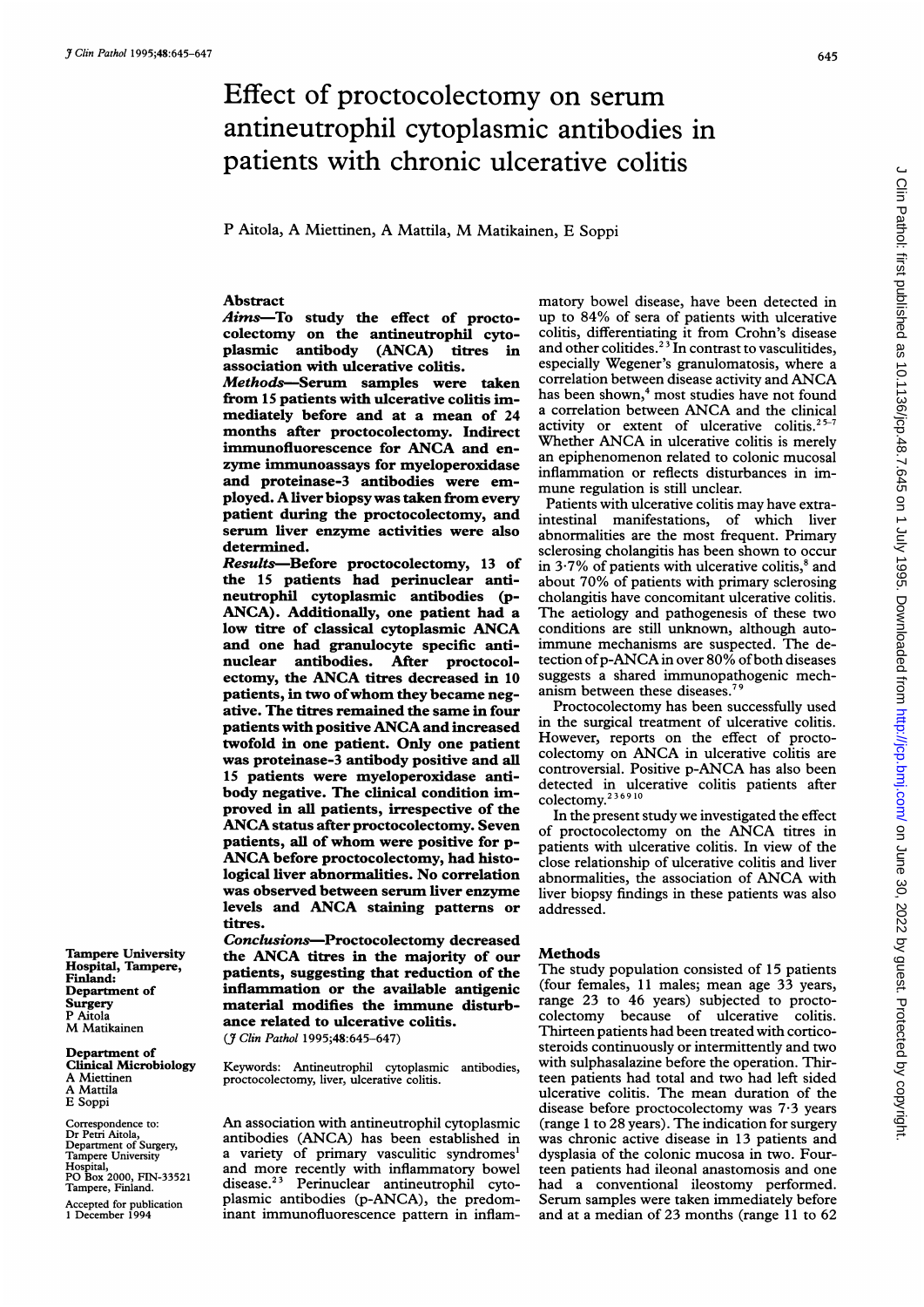Different immunofluorescence patterns of serum antineutrophil cytoplasmic antibodies (ANCA) observed in 15 patients with ulcerative colitis before and after proctocolectomy.

| ANCA staining pattern | Before proctocolectomy | After proctocolectomy |
|-----------------------|------------------------|-----------------------|
| c-ANCA                | 1(7%)                  | 1(7%)                 |
| p-ANCA                | 13 (86%)               | 11 (73%)              |
| <b>GS-ANA</b>         | 1(7%)                  | 1(7%)                 |
| Negative              |                        | 2(13%)                |

c-ANCA = classical cytoplasmic ANCA; p-ANCA = perinuclear ANCA; GS-ANA = granulocyte specific antinuclear antibodi

> months) after the operation. Specimens were stored at  $-20^{\circ}$ C until analysed. Serum ANCA patterns and titres and serum liver enzyme levels (alkaline phosphatase, normal range 60-275 U/l, and alanine aminotransferase, normal range <40 U/1) were determined. Liver biopsy was taken during the proctocolectomy. All liver biopsies were reviewed and classified by one pathologist according to Ludwig et al.  $1112$

> Indirect immunofluorescence employing ethanol and formalin fixed human granulocytes was used as a standard method<sup>1314</sup> to detect ANCA. Different staining patterns of ANCAthat is, classical diffuse cytoplasmic ANCA (c-ANCA), perinuclear ANCA (p-ANCA), and granulocyte specific antinuclear antibodies (GS-ANA)-were identified as described.<sup>15</sup> The indirect immunofluorescence analyses were performed in a single run, and the analyst was blinded to the clinical data and the sequence of the specimens taken. Commercially available kits based on enzyme immunoassay were used for the analysis of myeloperoxidase antibodies and proteinase-3 (PR-3/ANCA) antibodies of IgG isotype (Ferring Diagnostica). Both kits were used according to manufacturer's instructions. A serum dilution of 1:76 was used in both assays. Values exceeding that of the lowest standard (10EU) were regarded as positive.

The study was approved by the ethics committee of Tampere University Hospital.

For statistical analysis, the Wilcoxon signed rank test and the Kruskal-Wallis analysis of variance were employed.



The change in antineutrophil cytoplasmic (ANCA) titres in 15 patients with ulcerative colitis before and after proctocolectomy. p-ANCA =perinuclear ANCA; c-ANCA = classical cytoplasmic ANCA; GS-ANA = granulocyte specific antinuclear antibody.

#### Results

The different ANCA immunofluorescence patterns observed before and after proctocolectomy are shown in the table. All 15 patients were positive for ANCA before and <sup>13</sup> (87%) after proctocolectomy. Thirteen patients (87%) had p-ANCA before proctocolectomy. One patient was positive for c-ANCA and one for GS-ANA before proctocolectomy. One patient tested positive for proteinase-3 antibodies by enzyme immunoassay preoperatively and showed a sixfold decrease in levels of this antibody after proctocolectomy, associated with <sup>a</sup> simultaneous decrease of the p-ANCA titre from 200 to negative. He showed no symptoms or signs of systemic vasculitis at the time of operation and the clinical condition after one year's follow up was normal. None of the patients was myeloperoxidase antibody positive before or after proctocolectomy.

The changes in ANCA titres after proctocolectomy are shown in the figure. In nine of the 13 patients positive for p-ANCA, the titres decreased; in two of these they turned negative. In three patients the titres remained the same. In one patient only <sup>a</sup> twofold higher p-ANCA titre was observed 22 months after proctocolectomy. The mean p-ANCA titres were significantly lower after proctocolectomy than before it ( $p<0.0069$ ). Also in the patient with positive GS-ANA before proctocolectomy the titre decreased after the operation. In the patient with <sup>a</sup> low titre of c-ANCA preoperatively the titre remained the same after proctocolectomy. The clinical condition improved in all patients, irrespective of the ANCA status after proctocolectomy.

Six patients had normal histology at liver biopsy, two had mild steatosis, four had nonspecific reactive hepatitis, and three had fibrous non-suppurative cholangitis (one stage I, one stage II with primary sclerosing cholangitis proven by cholangiography, and one stage III). All patients with fibrous cholangitis or nonspecific reactive hepatitis at liver biopsy were positive for p-ANCA. No significant difference in ANCA titres was observed between patients with different liver biopsy findings. No correlation was found between ANCA titres and serum liver enzyme levels (data not shown). Follow up liver enzyme values showed no signs of worsening of the liver function in any of the patients after proctocolectomy.

### **Discussion**

The three main staining patterns of ANCA, namely c-ANCA, p-ANCA, and GS-ANA, are detected with different disease associations.'6 The predominant staining pattern in ulcerative colitis and primary sclerosing cholangitis has been shown to be atypical p-ANCA, which has been found in up to 84% of patients with ulcerative colitis.<sup>2</sup> So far, there are only a few reports on the effect of proctocolectomy on p-ANCA in ulcerative colitis.<sup>269</sup> Duerr et al<sup>3</sup> reported a group of 27 postcolectomy ulcerative colitis patients without statistically lower levels ofANCA than in <sup>a</sup> different group of <sup>40</sup> ulcerative colitis patients without prior surgery. Reumaux et  $aI^{10}$  showed no statistical difference in the presence of p-ANCA IN 49% of 70 ulcerative colitis patients not operated on, as